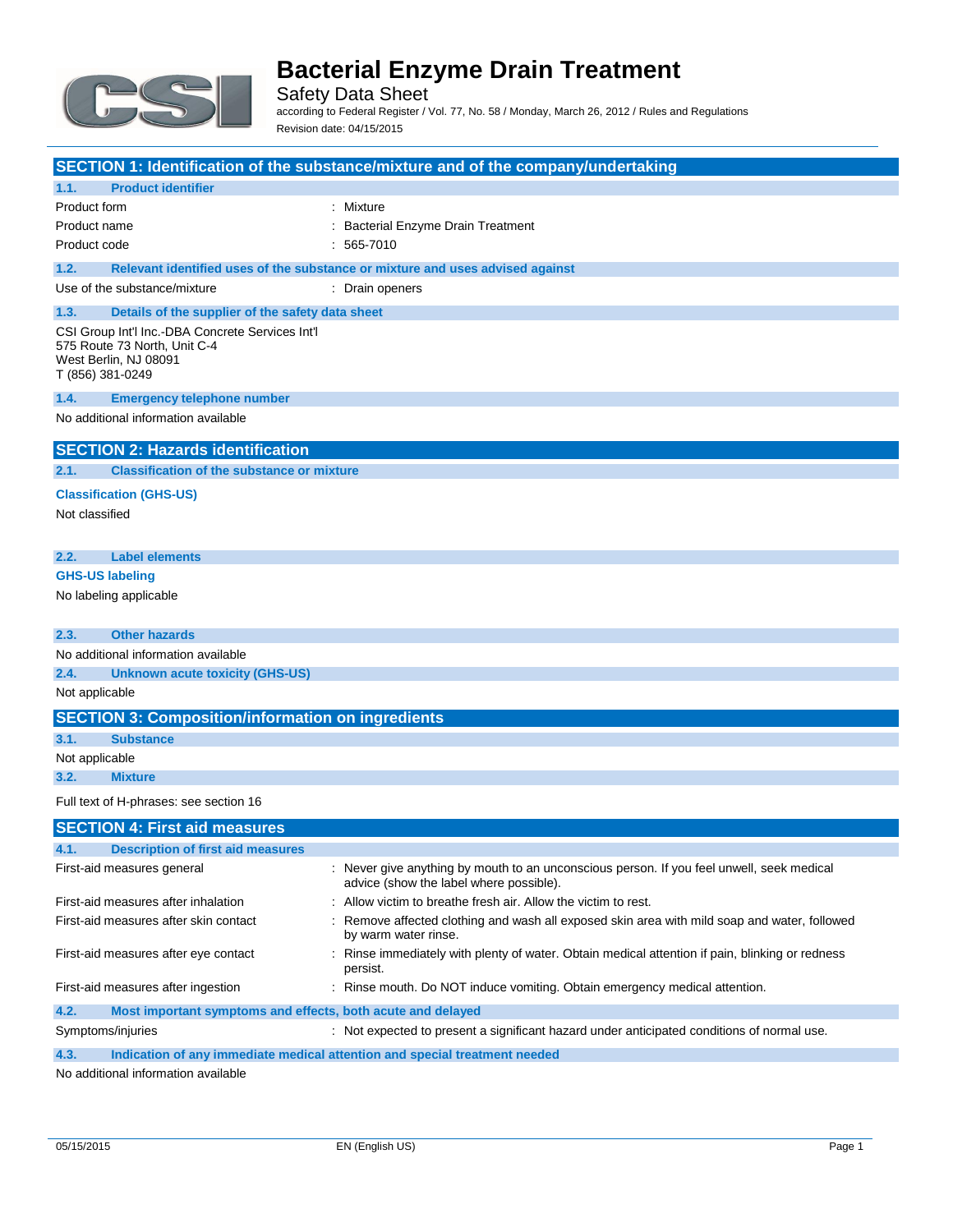Safety Data Sheet

according to Federal Register / Vol. 77, No. 58 / Monday, March 26, 2012 / Rules and Regulations

| <b>SECTION 5: Firefighting measures</b>                                                                                                                                                           |                                                                                                                                                                                                              |  |  |
|---------------------------------------------------------------------------------------------------------------------------------------------------------------------------------------------------|--------------------------------------------------------------------------------------------------------------------------------------------------------------------------------------------------------------|--|--|
| <b>Extinguishing media</b><br>5.1.                                                                                                                                                                |                                                                                                                                                                                                              |  |  |
| Suitable extinguishing media                                                                                                                                                                      | : Foam. Dry powder. Carbon dioxide. Water spray. Sand.                                                                                                                                                       |  |  |
| Unsuitable extinguishing media                                                                                                                                                                    | : Do not use a heavy water stream.                                                                                                                                                                           |  |  |
| 5.2.<br>Special hazards arising from the substance or mixture                                                                                                                                     |                                                                                                                                                                                                              |  |  |
| No additional information available                                                                                                                                                               |                                                                                                                                                                                                              |  |  |
| 5.3.<br><b>Advice for firefighters</b>                                                                                                                                                            |                                                                                                                                                                                                              |  |  |
| Firefighting instructions<br>: Use water spray or fog for cooling exposed containers. Exercise caution when fighting any<br>chemical fire. Prevent fire-fighting water from entering environment. |                                                                                                                                                                                                              |  |  |
| Protection during firefighting                                                                                                                                                                    | : Do not enter fire area without proper protective equipment, including respiratory protection.                                                                                                              |  |  |
| <b>SECTION 6: Accidental release measures</b>                                                                                                                                                     |                                                                                                                                                                                                              |  |  |
| Personal precautions, protective equipment and emergency procedures<br>6.1.                                                                                                                       |                                                                                                                                                                                                              |  |  |
| 6.1.1.<br>For non-emergency personnel                                                                                                                                                             |                                                                                                                                                                                                              |  |  |
| Emergency procedures                                                                                                                                                                              | : Evacuate unnecessary personnel.                                                                                                                                                                            |  |  |
| 6.1.2.<br>For emergency responders                                                                                                                                                                |                                                                                                                                                                                                              |  |  |
| Protective equipment                                                                                                                                                                              | Equip cleanup crew with proper protection.                                                                                                                                                                   |  |  |
| Emergency procedures                                                                                                                                                                              | : Ventilate area.                                                                                                                                                                                            |  |  |
| 6.2.<br><b>Environmental precautions</b>                                                                                                                                                          |                                                                                                                                                                                                              |  |  |
| Prevent entry to sewers and public waters. Notify authorities if liquid enters sewers or public waters.                                                                                           |                                                                                                                                                                                                              |  |  |
| 6.3.<br>Methods and material for containment and cleaning up                                                                                                                                      |                                                                                                                                                                                                              |  |  |
| Methods for cleaning up                                                                                                                                                                           | : Soak up spills with inert solids, such as clay or diatomaceous earth as soon as possible. Collect<br>spillage. Store away from other materials.                                                            |  |  |
| <b>Reference to other sections</b><br>6.4.                                                                                                                                                        |                                                                                                                                                                                                              |  |  |
| See Heading 8. Exposure controls and personal protection.                                                                                                                                         |                                                                                                                                                                                                              |  |  |
| <b>SECTION 7: Handling and storage</b>                                                                                                                                                            |                                                                                                                                                                                                              |  |  |
| <b>Precautions for safe handling</b><br>7.1.                                                                                                                                                      |                                                                                                                                                                                                              |  |  |
| Precautions for safe handling                                                                                                                                                                     | Wash hands and other exposed areas with mild soap and water before eating, drinking or<br>smoking and when leaving work. Provide good ventilation in process area to prevent formation<br>of vapor.          |  |  |
| 7.2.<br>Conditions for safe storage, including any incompatibilities                                                                                                                              |                                                                                                                                                                                                              |  |  |
| Storage conditions                                                                                                                                                                                | : Keep only in the original container in a cool, well ventilated place away from heat, hot surfaces,<br>sparks, open flame and other ignition sources. No smoking. Keep container closed when not in<br>use. |  |  |
| Incompatible products                                                                                                                                                                             | : Strong bases. Strong acids.                                                                                                                                                                                |  |  |
| Incompatible materials                                                                                                                                                                            | : Sources of ignition. Direct sunlight.                                                                                                                                                                      |  |  |
| 7.3.<br><b>Specific end use(s)</b>                                                                                                                                                                |                                                                                                                                                                                                              |  |  |
| No additional information available                                                                                                                                                               |                                                                                                                                                                                                              |  |  |
| <b>SECTION 8: Exposure controls/personal protection</b>                                                                                                                                           |                                                                                                                                                                                                              |  |  |
| 8.1.<br><b>Control parameters</b>                                                                                                                                                                 |                                                                                                                                                                                                              |  |  |
| <b>Bacterial Enzyme Drain Treatment</b>                                                                                                                                                           |                                                                                                                                                                                                              |  |  |
| <b>ACGIH</b><br>Not applicable                                                                                                                                                                    |                                                                                                                                                                                                              |  |  |
| <b>OSHA</b><br>Not applicable                                                                                                                                                                     |                                                                                                                                                                                                              |  |  |
| 8.2.<br><b>Exposure controls</b>                                                                                                                                                                  |                                                                                                                                                                                                              |  |  |
| Personal protective equipment                                                                                                                                                                     | : Avoid all unnecessary exposure.                                                                                                                                                                            |  |  |

| Hand protection        | : Wear protective gloves/eye protection/face protection protective gloves. |
|------------------------|----------------------------------------------------------------------------|
| Eye protection         | : Chemical goggles or safety glasses.                                      |
| Respiratory protection | $\therefore$ Wear appropriate mask.                                        |
| Other information      | : Do not eat, drink or smoke during use.                                   |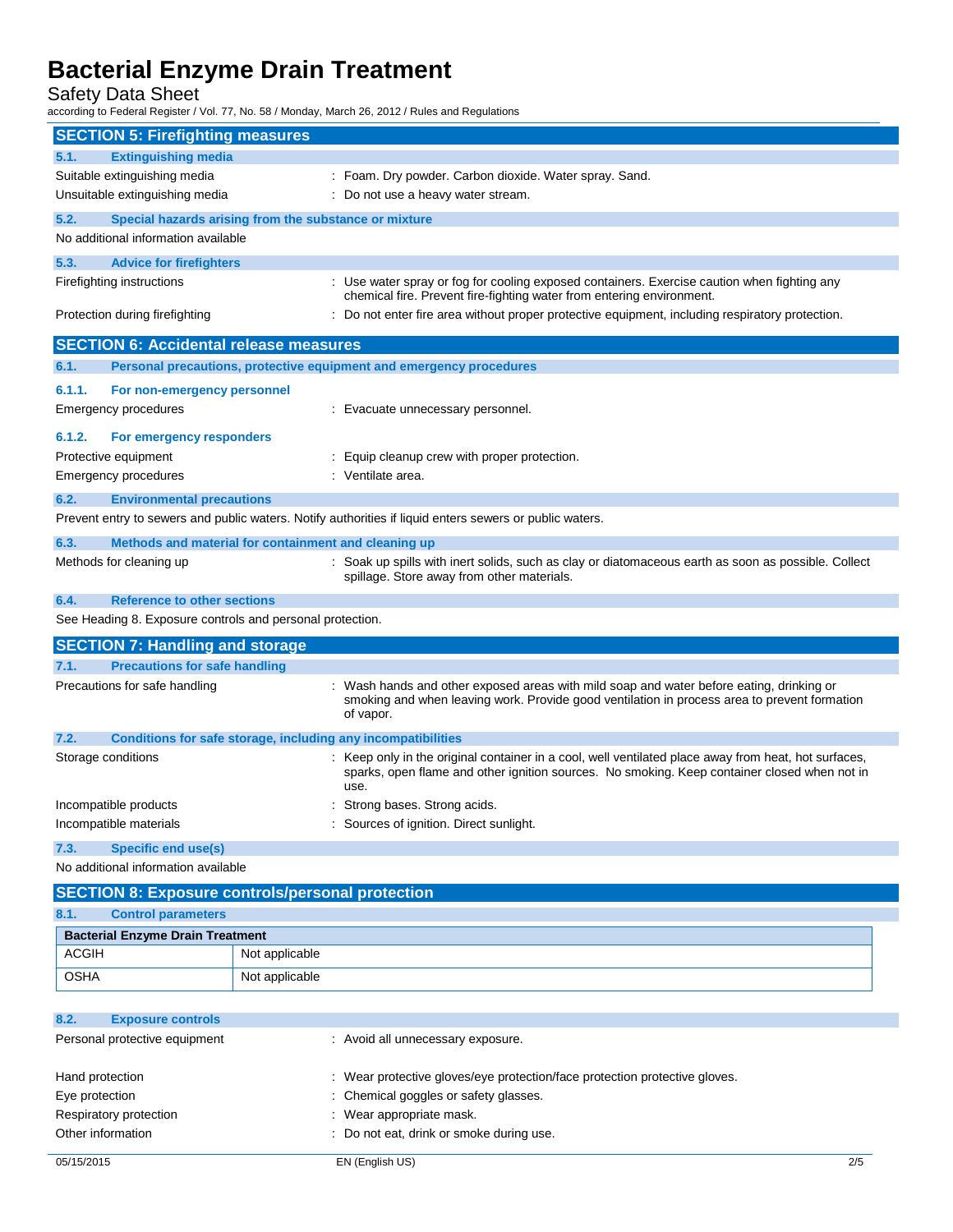Safety Data Sheet

according to Federal Register / Vol. 77, No. 58 / Monday, March 26, 2012 / Rules and Regulations

| <b>SECTION 9: Physical and chemical properties</b>            |                                                                                                 |
|---------------------------------------------------------------|-------------------------------------------------------------------------------------------------|
| Information on basic physical and chemical properties<br>9.1. |                                                                                                 |
| Physical state                                                | : Liquid                                                                                        |
| Color                                                         | : milky                                                                                         |
| Odor                                                          | : Citrus fruits                                                                                 |
| Odor threshold                                                | No data available                                                                               |
| pH                                                            | $: 6.5 - 7$                                                                                     |
| Melting point                                                 | No data available                                                                               |
| Freezing point                                                | No data available                                                                               |
| Boiling point                                                 | 212 - 220 °F                                                                                    |
| Flash point                                                   | : $\geq 200$ °F                                                                                 |
| Relative evaporation rate (butyl acetate=1)                   | : No data available                                                                             |
| Flammability (solid, gas)                                     | No data available                                                                               |
| <b>Explosion limits</b>                                       | : No data available                                                                             |
| Explosive properties                                          | No data available                                                                               |
| Oxidizing properties                                          | No data available                                                                               |
| Vapor pressure                                                | No data available                                                                               |
| Relative density                                              | : 1.02                                                                                          |
| Relative vapor density at 20 °C                               | Same as water                                                                                   |
| Solubility                                                    | Soluble in water.<br>Water: Solubility in water of component(s) of the mixture :<br>$\bullet$ : |
| Log Pow                                                       | No data available                                                                               |
| Log Kow                                                       | No data available                                                                               |
| Auto-ignition temperature                                     | : No data available                                                                             |
| Decomposition temperature                                     | No data available                                                                               |
| Viscosity                                                     | No data available                                                                               |
| Viscosity, kinematic                                          | No data available                                                                               |
| Viscosity, dynamic                                            | : No data available                                                                             |
| <b>Other information</b><br>9.2.                              |                                                                                                 |
| No additional information available                           |                                                                                                 |
| <b>SECTION 10: Stability and reactivity</b>                   |                                                                                                 |
| 10.1.<br><b>Reactivity</b>                                    |                                                                                                 |
| No additional information available                           |                                                                                                 |
| 10.2.<br><b>Chemical stability</b>                            |                                                                                                 |
| Stable under normal conditions. Not established.              |                                                                                                 |
| 10.3.<br><b>Possibility of hazardous reactions</b>            |                                                                                                 |
| Not established.                                              |                                                                                                 |
| 10.4.<br><b>Conditions to avoid</b>                           |                                                                                                 |
| Direct sunlight. Extremely high or low temperatures.          |                                                                                                 |
| <b>Incompatible materials</b><br>10.5.                        |                                                                                                 |

Strong acids. Strong bases.

**10.6. Hazardous decomposition products**

Fume. Carbon monoxide. Carbon dioxide.

| <b>SECTION 11: Toxicological information</b> |                                      |                  |
|----------------------------------------------|--------------------------------------|------------------|
| 11.1.                                        | Information on toxicological effects |                  |
|                                              |                                      |                  |
|                                              |                                      |                  |
| Acute toxicity                               |                                      | : Not classified |
|                                              | Skin corrosion/irritation            | : Not classified |
|                                              |                                      | pH: 6.5 - 7      |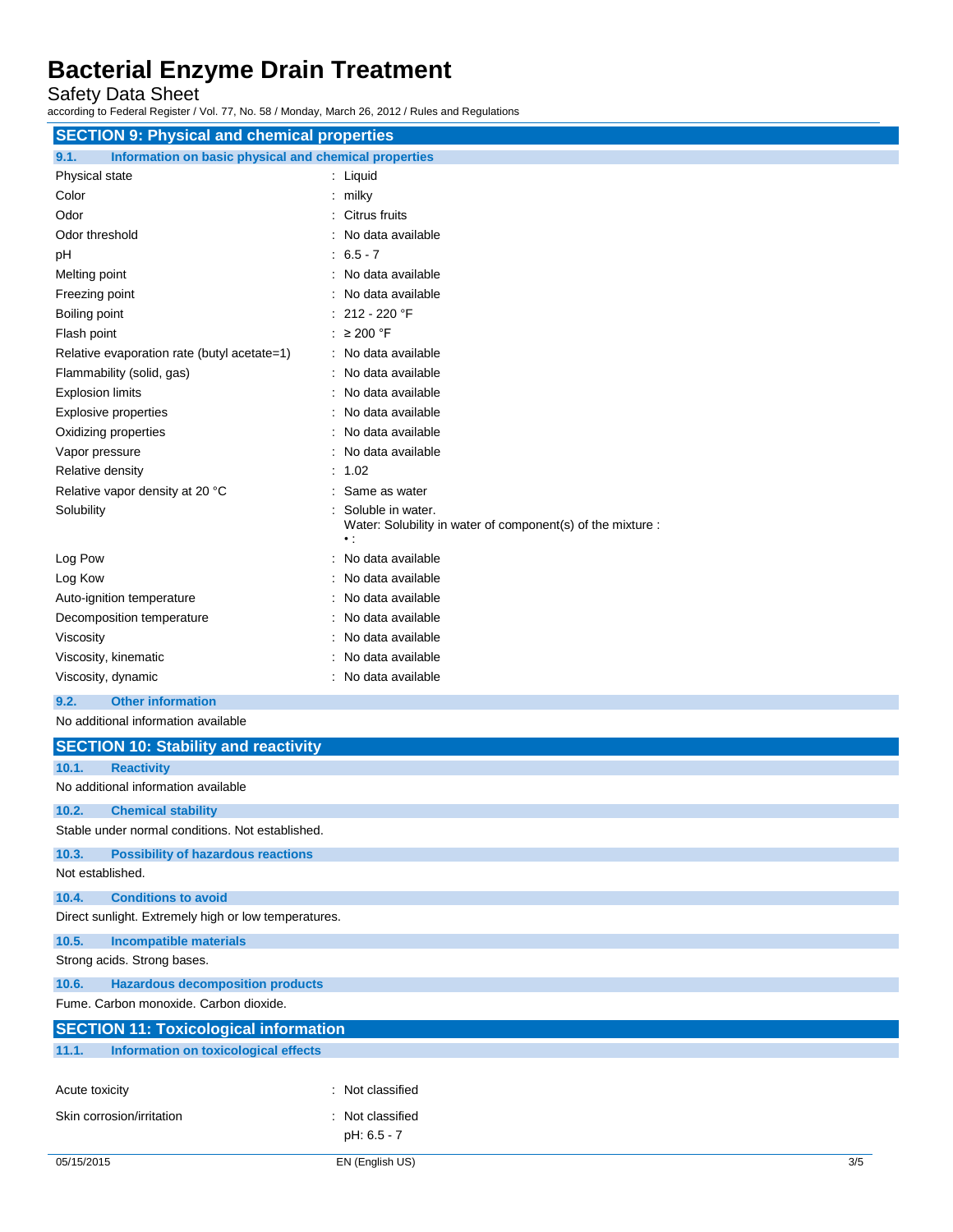Safety Data Sheet

according to Federal Register / Vol. 77, No. 58 / Monday, March 26, 2012 / Rules and Regulations

| Serious eye damage/irritation                                                  | : Not classified<br>pH: 6.5 - 7                                     |
|--------------------------------------------------------------------------------|---------------------------------------------------------------------|
| Respiratory or skin sensitization<br>Germ cell mutagenicity<br>Carcinogenicity | : Not classified<br>: Not classified<br>: Not classified            |
| Reproductive toxicity<br>Specific target organ toxicity (single exposure)      | : Not classified<br>: Not classified                                |
| Specific target organ toxicity (repeated<br>exposure)                          | : Not classified                                                    |
| Aspiration hazard                                                              | : Not classified                                                    |
| Potential Adverse human health effects and<br>symptoms                         | : Based on available data, the classification criteria are not met. |

| <b>SECTION 12: Ecological information</b>     |                                                                           |
|-----------------------------------------------|---------------------------------------------------------------------------|
| 12.1.<br><b>Toxicity</b>                      |                                                                           |
| No additional information available           |                                                                           |
| <b>Persistence and degradability</b><br>12.2. |                                                                           |
| <b>Bacterial Enzyme Drain Treatment</b>       |                                                                           |
| Persistence and degradability                 | Not established.                                                          |
| <b>Bioaccumulative potential</b><br>12.3.     |                                                                           |
| <b>Bacterial Enzyme Drain Treatment</b>       |                                                                           |
| Bioaccumulative potential                     | Not established.                                                          |
| <b>Mobility in soil</b><br>12.4.              |                                                                           |
| No additional information available           |                                                                           |
| Other adverse effects<br>12.5.                |                                                                           |
| Effect on the global warming                  | : No known ecological damage caused by this product.                      |
| Other information                             | : Avoid release to the environment.                                       |
| <b>SECTION 13: Disposal considerations</b>    |                                                                           |
| <b>Waste treatment methods</b><br>13.1.       |                                                                           |
| Waste disposal recommendations                | : Dispose in a safe manner in accordance with local/national regulations. |
| Ecology - waste materials                     | : Avoid release to the environment.                                       |
| <b>SECTION 14: Transport information</b>      |                                                                           |

### **Department of Transportation (DOT)**

| In accordance with DOT        |                                         |
|-------------------------------|-----------------------------------------|
| Not regulated for transport   |                                         |
| <b>Additional information</b> |                                         |
| Other information             | No supplementary information available. |

### **ADR**

No additional information available

#### **Transport by sea** No additional information available

**Air transport** No additional information available

| <b>TVO QUULIUTIQI ILIUTILQUUTI QVQIIQDIU</b> |
|----------------------------------------------|
| <b>SECTION 15: Regulatory information</b>    |
| 15.1. US Federal regulations                 |
| No additional information available          |